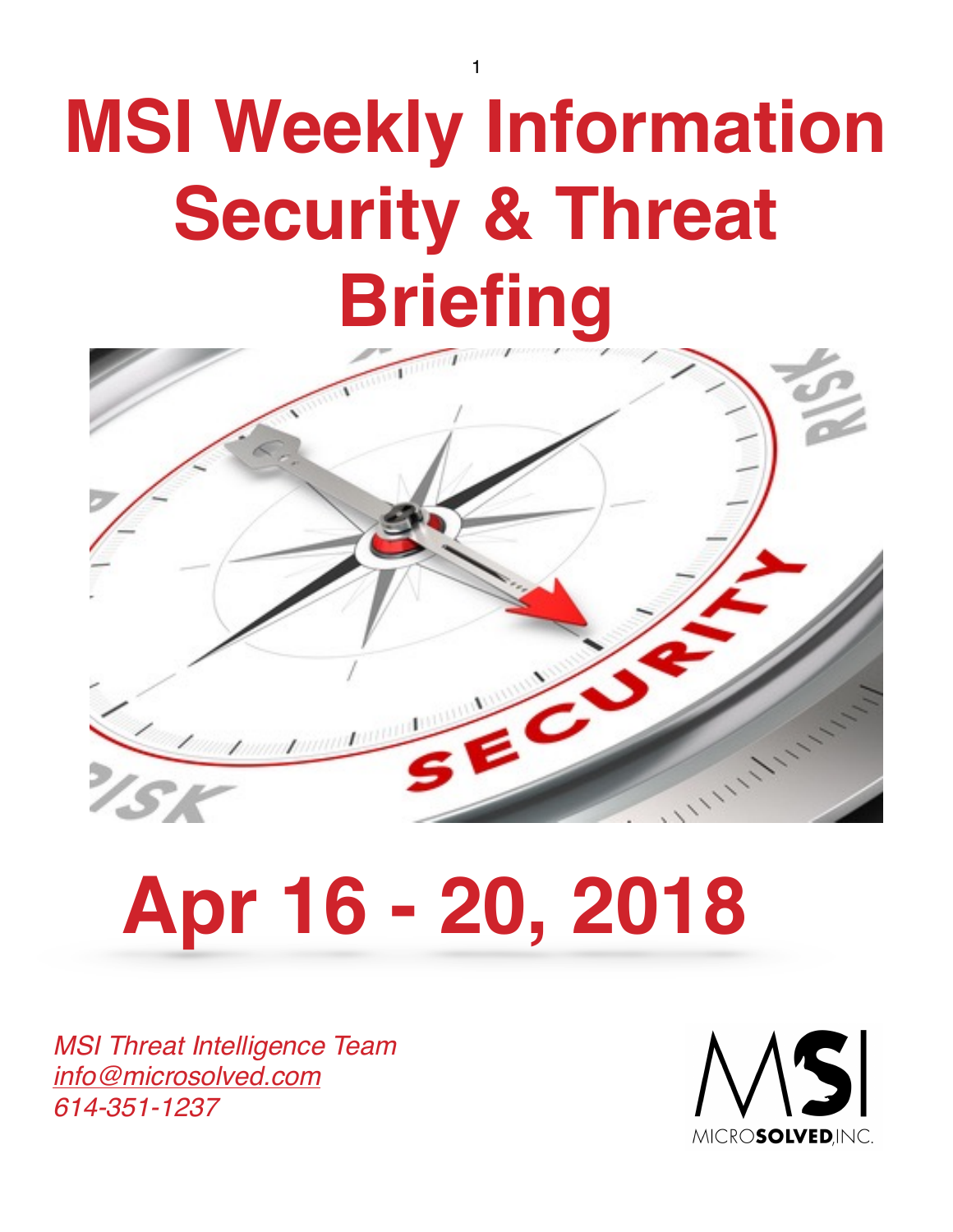| About the MSI Weekly Information Security & Threat Briefing | 3               |
|-------------------------------------------------------------|-----------------|
| Featured Infosec News Items of the Week                     | 4               |
| Infosec News of General Interest                            | 5               |
| Cyber Infosec News & Security Advisories                    | 6               |
| <b>Financial Industry Infosec News</b>                      | 7               |
| <b>Business, Retail &amp; Commercial Infosec News</b>       | 8               |
| Heavy Industry, Utility & SCADA Infosec News                | 9               |
| <b>Health Care Industry Infosec News</b>                    | 10              |
| Government & Military Infosec News                          | 11              |
| Cyber-Security Tools, Techniques & Advice                   | 12 <sup>2</sup> |
| Appendix A: Glossary of Business Risks and Threats          | 13              |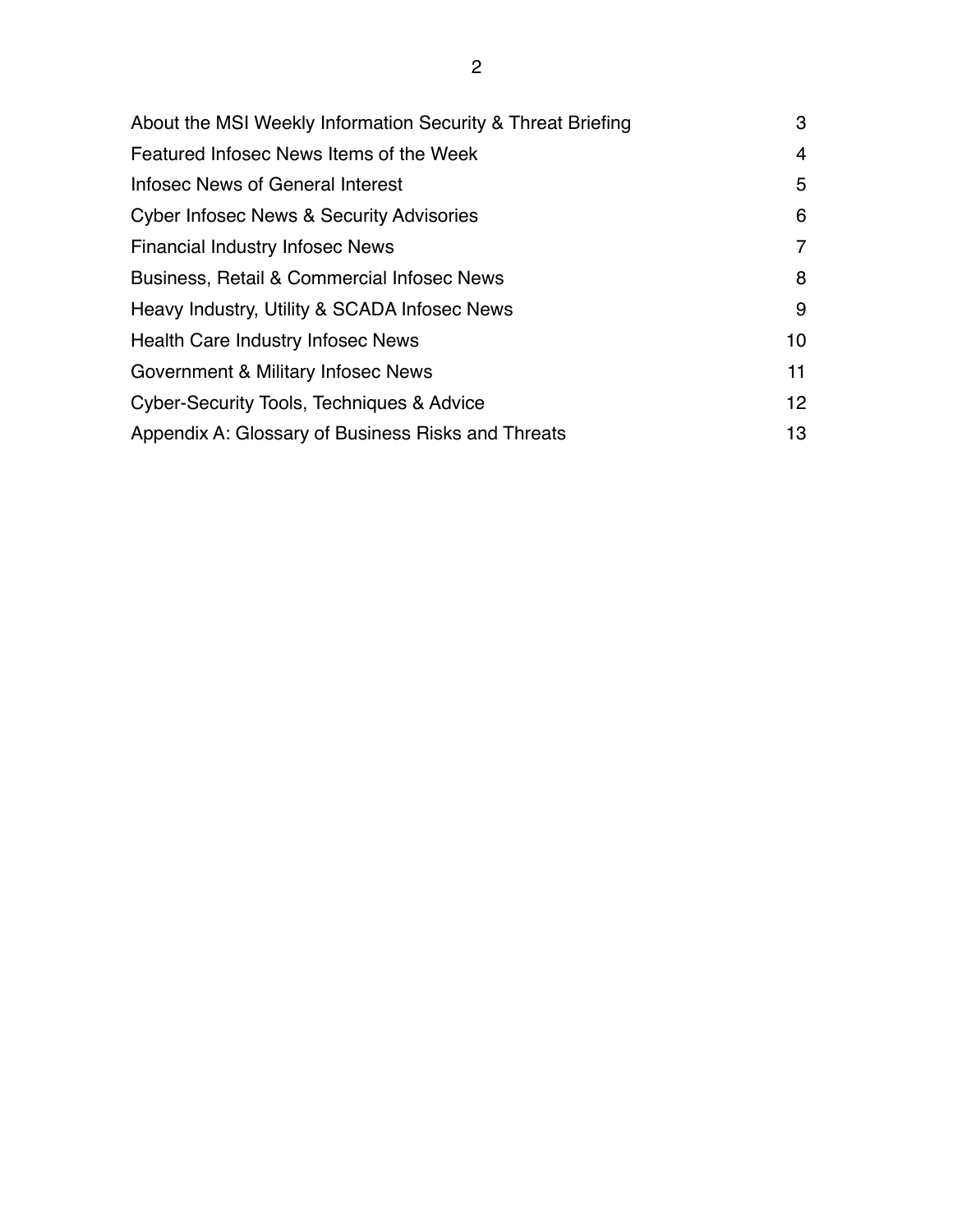# **About the MSI Weekly Information Security & Threat Briefing**

**What is it?** The MicroSolved Weekly Information Security & Threat Briefing contains gists and links to information security (infosec) news items, tools, advisories and more.. To gather this information, MSI employs TigerTrax™; our proprietary platform for gathering and analyzing data from the social media sphere and World Wide Web. This sophisticated platform provides the MSI team with a unique capability to rapidly and effectively monitor the world's data streams for information concerning potential cyberthreats and news items that are of interest to organizations across the globe.

**How do I use it?** The briefing is split into a number of industry-specific sections that make it easy to find the links that are of highest interest to the individual reader. Simply check the Table of Contents above to find the section of most interest to you (i.e. Financial, Health, High Tech, Government, Utility, SCADA, etc.). And don't miss the featured infosec news of the week and general infosec news sections. These contain infosec news and concerns that are of interest to everyone.

**What else is there?** MSI has also included a glossary of business impacts in the Weekly Information Security & Threat Briefing. This glossary explains what the threats are and how they work. But what is more important, it explains what their impact can be from the business point of view. This gives Management and Board personnel the perspective they need to make informed decisions when treating the business risks that these cyber-threats represent.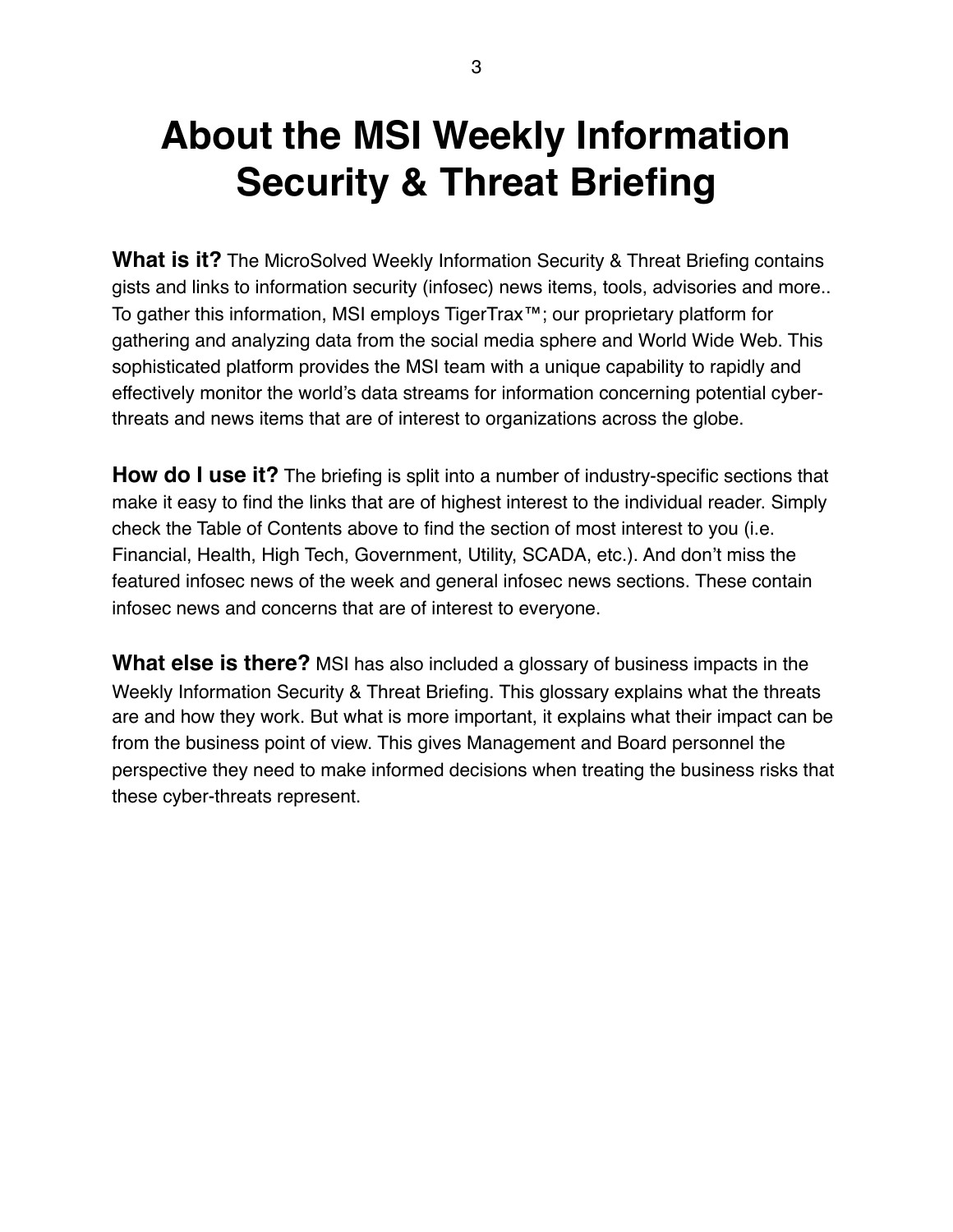#### **Featured Infosec News Items of the Week**

#### **Instagram bends to GDPR – a "download everything" tool is coming:**

Following criticism about lack of data portability – unlike parent Facebook, it doesn't have a Download Your Data tool – Instagram now says it's building a tool to let users download everything they've ever shared. What's not clear yet is if the tool will also enable users to export following and follower lists, Likes, comments, Stories, and the captions they put onto posts.

• [https://nakedsecurity.sophos.com/2018/04/13/instagram-bends-to-gdpr-a-download-everything-tool-is](https://nakedsecurity.sophos.com/2018/04/13/instagram-bends-to-gdpr-a-download-everything-tool-is-coming/?utm_source=feedburner&utm_medium=feed&utm_campaign=Feed%3A+nakedsecurity+%28Naked+Security+-+Sophos%29)coming/?utm\_source=feedburner&utm\_medium=feed&utm\_campaign=Feed%3A+nakedsecurity+ %28Naked+Security+-+Sophos%29

#### **Facebook moving 1.5 billion users away from GDPR protection:** If a

new European law restricting what companies can do with people's online data went into effect tomorrow, almost 1.9 billion Facebook users around the world would be protected by it. But the online social network is making changes that ensure the number will be much smaller. Next month, Facebook is planning to make that the case for only European users, meaning 1.5 billion members in Africa, Asia, Australia, and Latin America will not fall under the European Union's General Data Protection Regulation (GDPR), which takes effect on May 25.

• https://www.zdnet.com/article/facebook-moving-1-5-billion-users-away-from-gdpr-protection/#%3Ca %20href='https://twitter.com/search?q=ftag'%20target='\_blank'%3Eftag%3C/a%3E=RSSbaffb68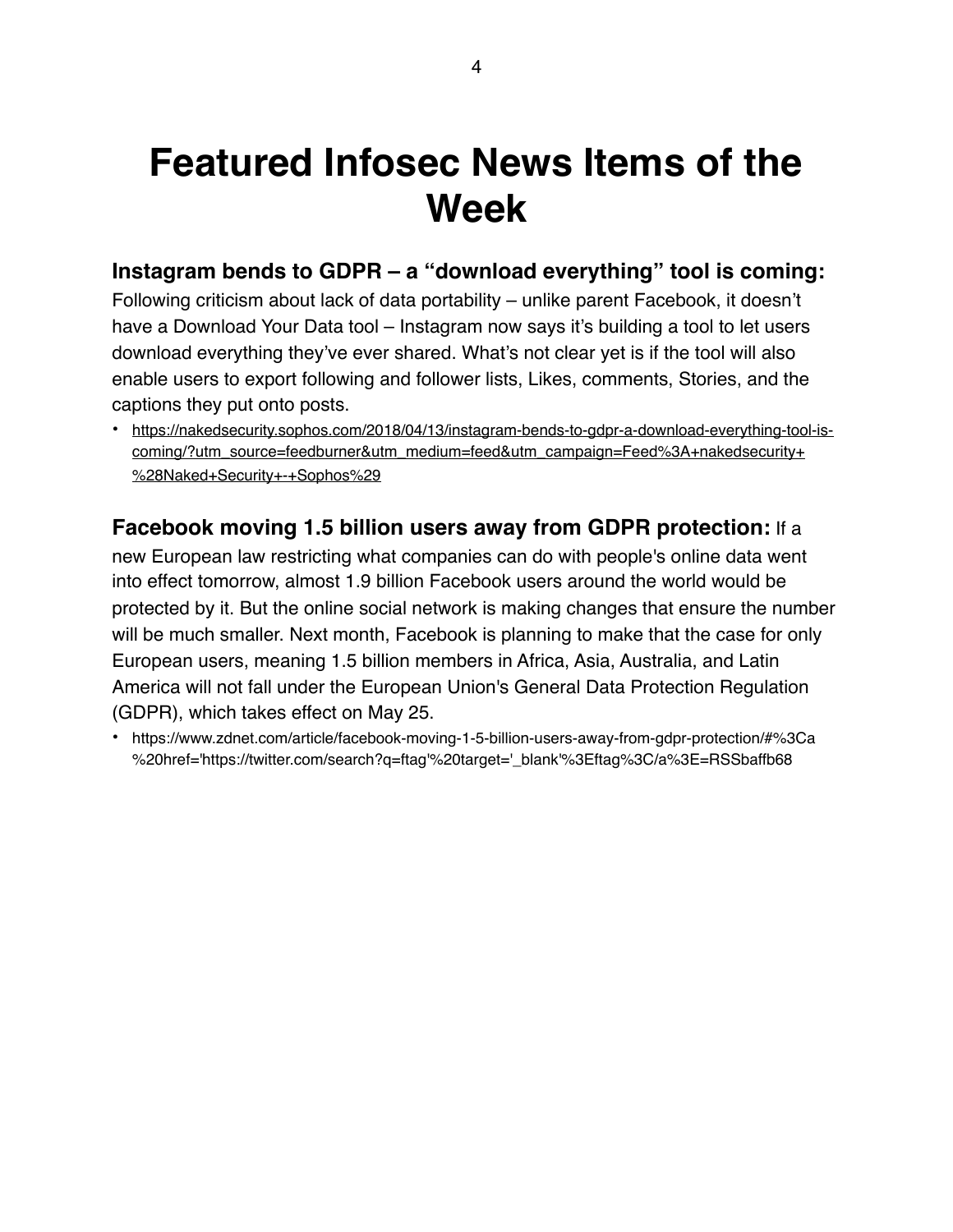## **Infosec News of General Interest**

**April 2018 – Microsoft Patch Tuesday:** April showers might bring May flowers, but the second Tuesday in April brings a deluge of security updates from Microsoft. As usual, we have updates for all of the currently supported versions of the Windows operating system, both client and server, as well as both of Microsoft's web browsers, Internet Explorer and Edge.

• https://techtalk.gfi.com/april-2018-microsoft-patch-tuesday/? [utm\\_source=feedburner&utm\\_medium=feed&utm\\_campaign=Feed%3A+TalkTechToMe-All+%28GFI](https://techtalk.gfi.com/april-2018-microsoft-patch-tuesday/?utm_source=feedburner&utm_medium=feed&utm_campaign=Feed%3A+TalkTechToMe-All+%28GFI+Blog%29) +Blog%29

**25 Million U.S. Individuals Impacted by 2016 Uber Hack:** The 2016 data breach that Uber made public in November 2017 impacted over 25 million riders and drivers in the United States, the Federal Trade Commission (FTC) reveals. The hack, which the ridesharing company kept silent about for a year, impacted more than 57 million users globally. Hackers managed to access data stored on an Amazon Web Services (AWS) account and steal names, email addresses and mobile phone numbers of customers around the world.

• https://www.securityweek.com/25-million-us-individuals-impacted-2016-uber-hack? utm\_source=feedburner&utm\_medium=feed&utm\_campaign=Feed%3A+Securityweek+ %28SecurityWeek+RSS+Feed%29

**Cyber security: Don't leave it to your tech team or you'll get breached, warns data protection chief:** A company can have the best technology team but if management don't take security seriously too then data will inevitably get lost or stolen, the Information Commissioner has warned.…

• [https://www.zdnet.com/article/cyber-security-dont-leave-it-to-your-tech-team-or-youll-get-breached](https://www.zdnet.com/article/cyber-security-dont-leave-it-to-your-tech-team-or-youll-get-breached-warns-data-protection-chief/#%3Ca%20href=)warns-data-protection-chief/#%3Ca%20href='https://twitter.com/search? q=ftag'%20target='\_blank'%3Eftag%3C/a%3E=RSSbaffb6

**Actually, Myspace Sold Your Data Too.** In the wake of Facebook's privacy debacle, Myspace Tom has emerged as an unlikely hero. But the platform he built and the data you put on Myspace continues to help advertisers target its old users.

• https://motherboard.vice.com/en\_us/article/43bbbn/myspace-tom-viant-time-inc-facebook-cambridgeanalytica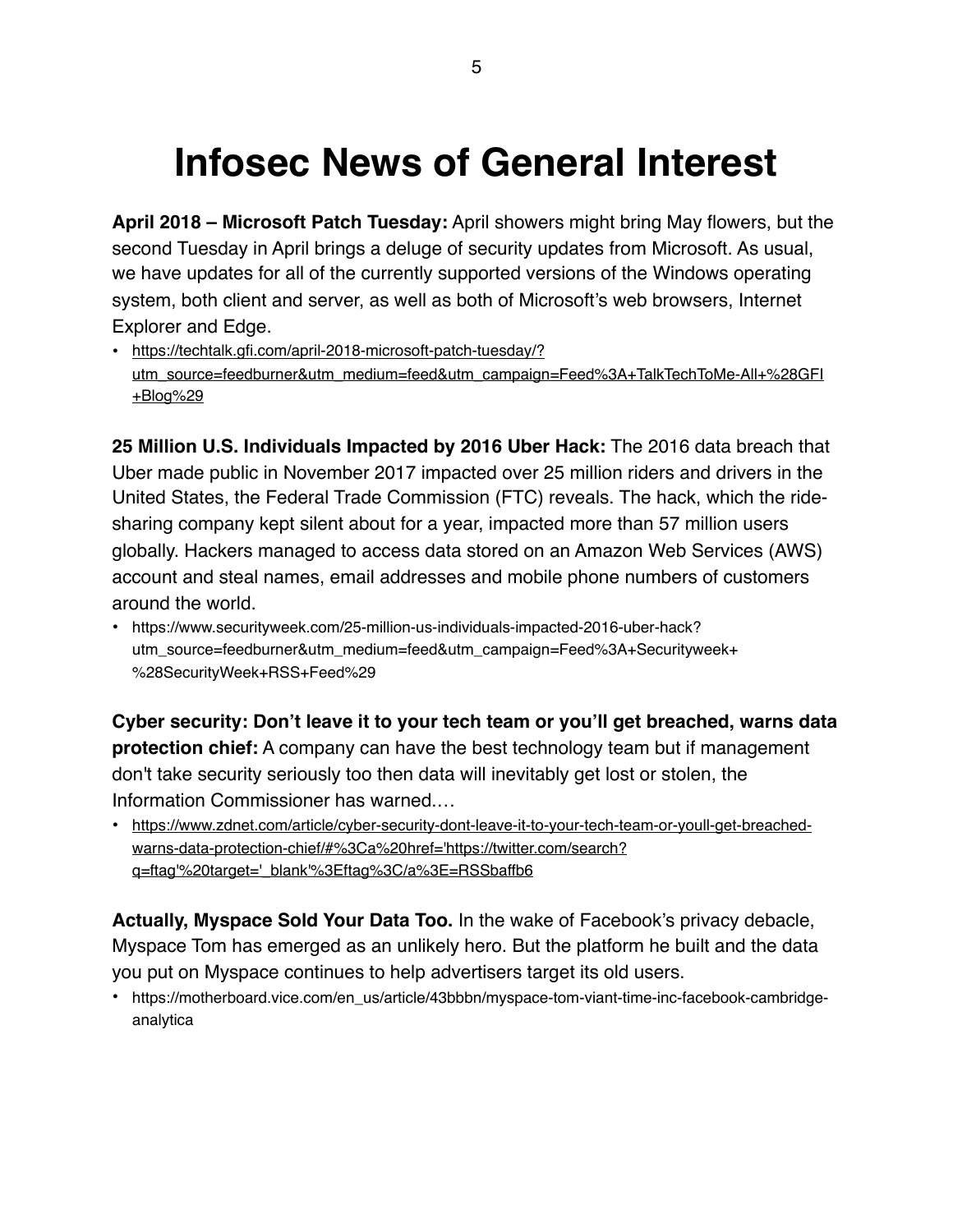# **Cyber Infosec News & Security Advisories**

**"Early Bird" Code Injection Technique Helps Malware Stay Undetected:** Security researchers have discovered at least three malware strains using a new code injection technique that allowed them to avoid antivirus detection. They named the technique "Early Bird" because its mode of operation relies on using legitimate Windows OS functions to inject malicious code inside application processes before the actual app process starts and anti-malware products hook into the process to scan for malicious behavior.

• [https://www.bleepingcomputer.com/news/security/early-bird-code-injection-technique-helps-malware](https://www.bleepingcomputer.com/news/security/early-bird-code-injection-technique-helps-malware-stay-undetected/)stay-undetected/

#### **Google Chrome to Boost User Privacy by Improving Cookies Handling**

**Procedure:** Google engineers plan to improve user privacy and security by putting a short lifespan on cookies delivered via HTTP connections. Google hopes that the move will force website developers and advertisers to send cookies via HTTPS, which "provides significant confidentiality protections against [pervasive monitoring] attacks."

• https://www.bleepingcomputer.com/news/security/google-chrome-to-boost-user-privacy-by-improvingcookies-handling-procedure/

**Hackers Have Started Exploiting Drupal RCE Exploit Released Yesterday:** Hackers have started exploiting a recently disclosed critical vulnerability in Drupal shortly after the public release of working exploit code.

• https://thehackernews.com/2018/04/drupal-rce-exploit-code.html? [utm\\_source=feedburner&utm\\_medium=feed&utm\\_campaign=Feed%3A+TheHackersNews+%28The](https://thehackernews.com/2018/04/drupal-rce-exploit-code.html?utm_source=feedburner&utm_medium=feed&utm_campaign=Feed%3A+TheHackersNews+%28The+Hackers+News+-+Security+Blog%29) +Hackers+News+-+Security+Blog%29

**A Facebook malware has compromised thousands of accounts.** The IT security researchers at Radware have discovered a sophisticated malware campaign targeting unsuspecting Facebook users in the name of a painting application called 'Relieve Stress Paint.' As a result, tens of thousands Facebook accounts have been compromised in the last couple of days.

• <https://www.hackread.com/facebook-malware-hacks-thousands-of-accounts/>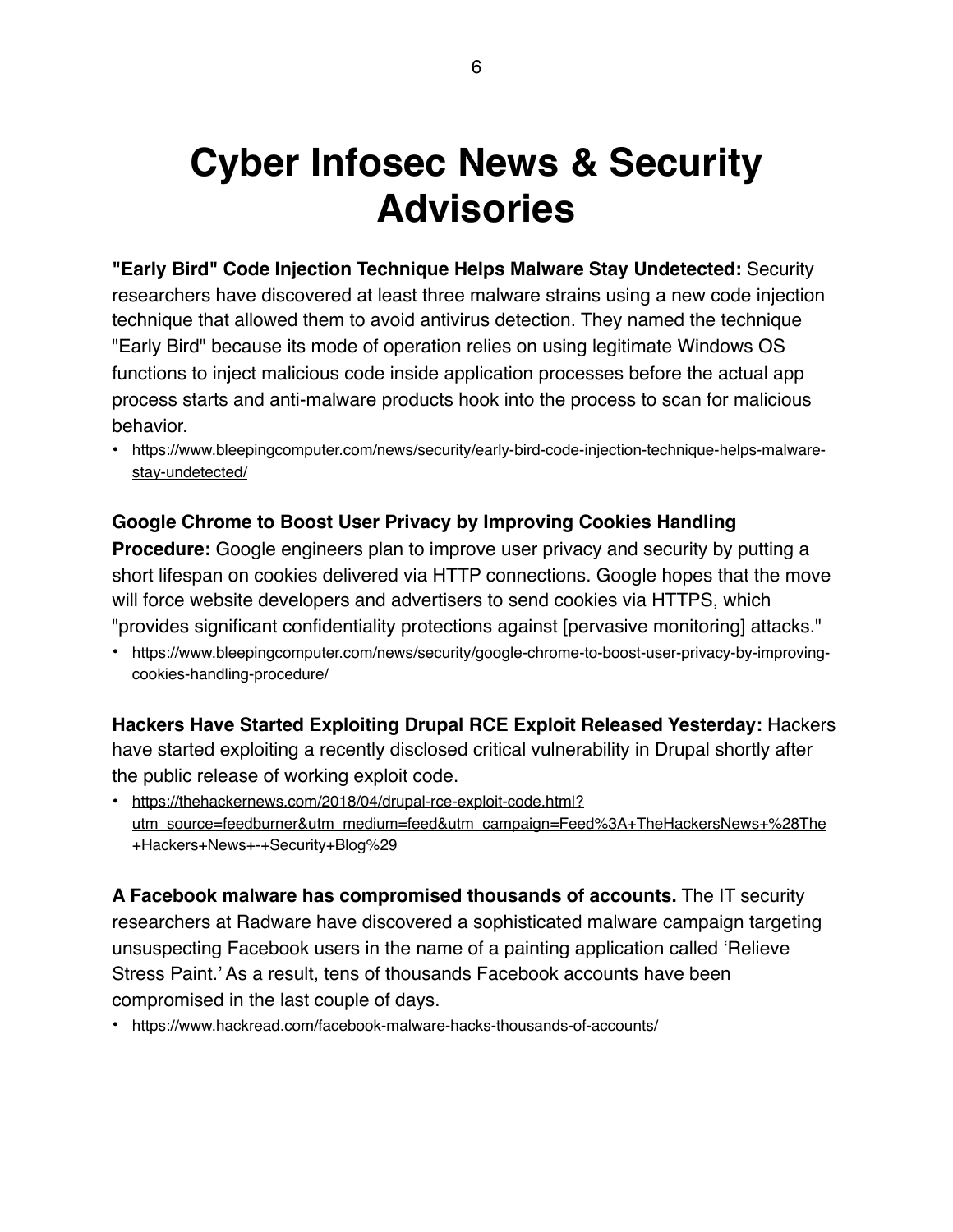# **Financial Industry Infosec News**

**Inside Job Behind Theft of \$3M from Bitcoin Exchange, Says CEO:** The chief executive officer of a Bitcoin exchange believes the theft of more than \$3 billion from the platform was an inside job.

• https://www.tripwire.com/state-of-security/latest-security-news/inside-job-behind-theft-3b-bitcoinexchange-says-ceo/

**Scammers Bank on Cryptocurrency with Fake Apps: Fake cryptocurrency apps in the mobile app ecosystem.** In the mobile app ecosystem, Risk IQ has detected and blacklisted dozens of fake cryptocurrency apps that exploit the names of well-known exchanges and mixers, as well as hundreds of sites that falsely promise to make users money in other ways.…

• https://www.infosecurity-magazine.com:443/news/scammers-bank-on-cryptocurrency/

#### **Open Banking: Tremendous Opportunity for Consumers, New Security**

**Challenges for Financial Institutions.** The concept of open banking, as structured by the U.K.'s [Open Banking and PSD2 regulations](https://securityintelligence.com/open-banking-and-psd2-disruption-confusion/), is designed to enable third-party payment service providers (TTPs) to access account information and perform payments under the authorization of the account owner. This represents both a challenge and a tremendous opportunity for financial institutions and TPPs.…

• https://securityintelligence.com/open-banking-tremendous-opportunity-for-consumers-new-securitychallenges-for-financial-institutions/? utm\_source=feedburner&utm\_medium=feed&utm\_campaign=Feed%3A+SecurityIntelligence+ %28Security+Intelligence%2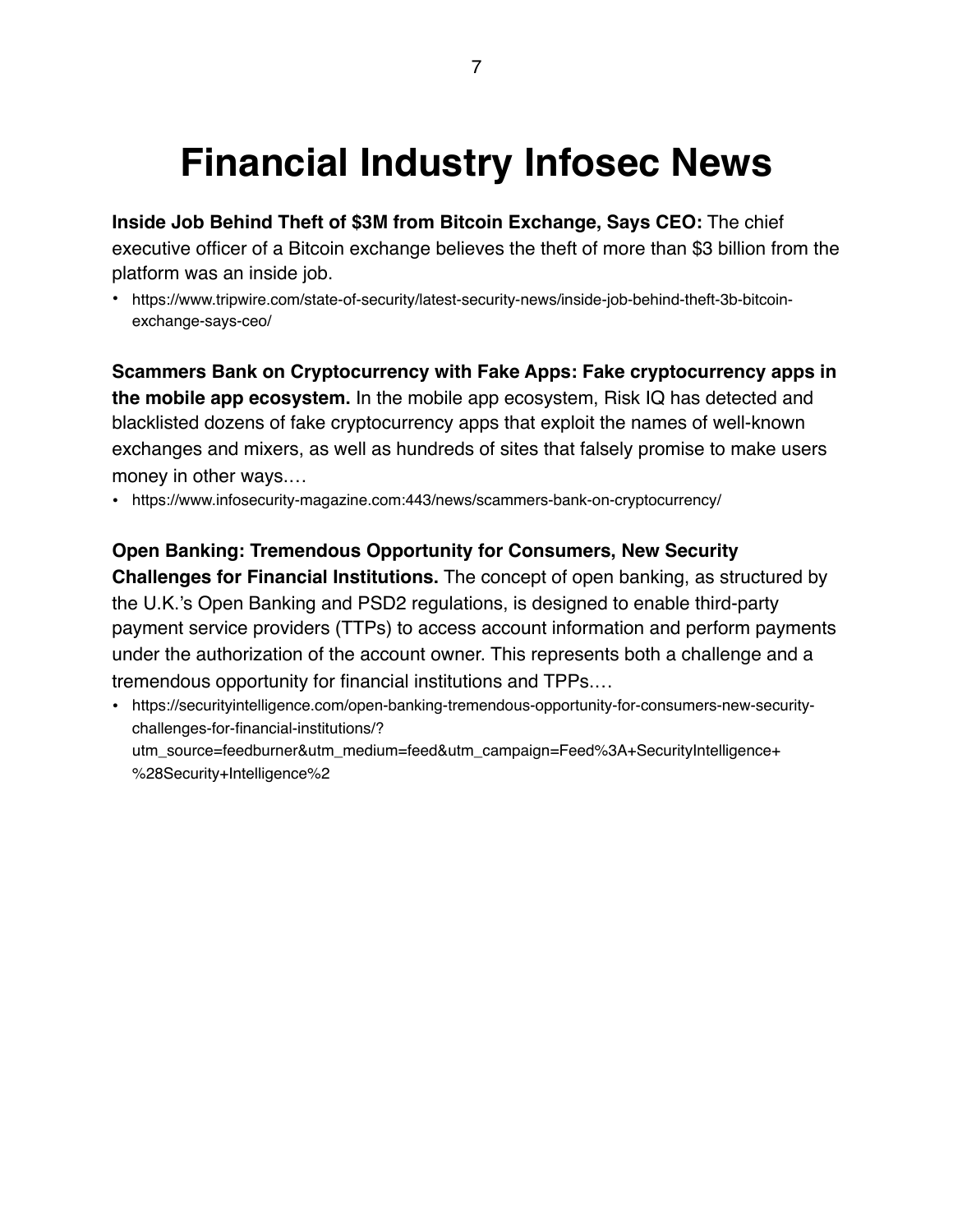#### **Business, Retail & Commercial Infosec News**

**Chris Vickery Discusses Data Leak of 48 Million Users by Private Intelligence Firm (Localblox):** SAN FRANCISCO – Profile data of 48 million users that was scraped from social networks and websites ranging from Facebook, LinkedIn, Zillow and Twitter was leaked by a private intelligence agency. The data was left on an Amazon S3 storage bucket accessible without a password by Localblox, the company that harvested the data.

• [https://threatpost.com/chris-vickery-discusses-data-leak-of-48-million-users-by-private-intelligence](https://threatpost.com/chris-vickery-discusses-data-leak-of-48-million-users-by-private-intelligence-firm/131295/)firm/131295/

**LinkedIn bug allowed data to be stolen from user profiles.** A bug in how LinkedIn autofills data on other websites could have allowed an attacker to silently steal user profile data. The flaw was found in LinkedIn's widely used AutoFill plugin, which allows approved third-party websites to let LinkedIn members automatically fill in basic information from their profile -- such as their name, email address, location, and where they work -- as a quick way to sign up to the site or to receive email newsletters.

• <https://www.zdnet.com/article/linkedin-bug-allowed-data-to-be-stolen-from-user-profiles/#%3Ca%20hr>

#### **LinkedIn Fixes AutoFill Button That Allowed Rogue Harvesting of User Data:**

• https://www.bleepingcomputer.com/news/security/linkedin-fixes-autofill-button-that-allowed-rogueharvesting-of-user-data/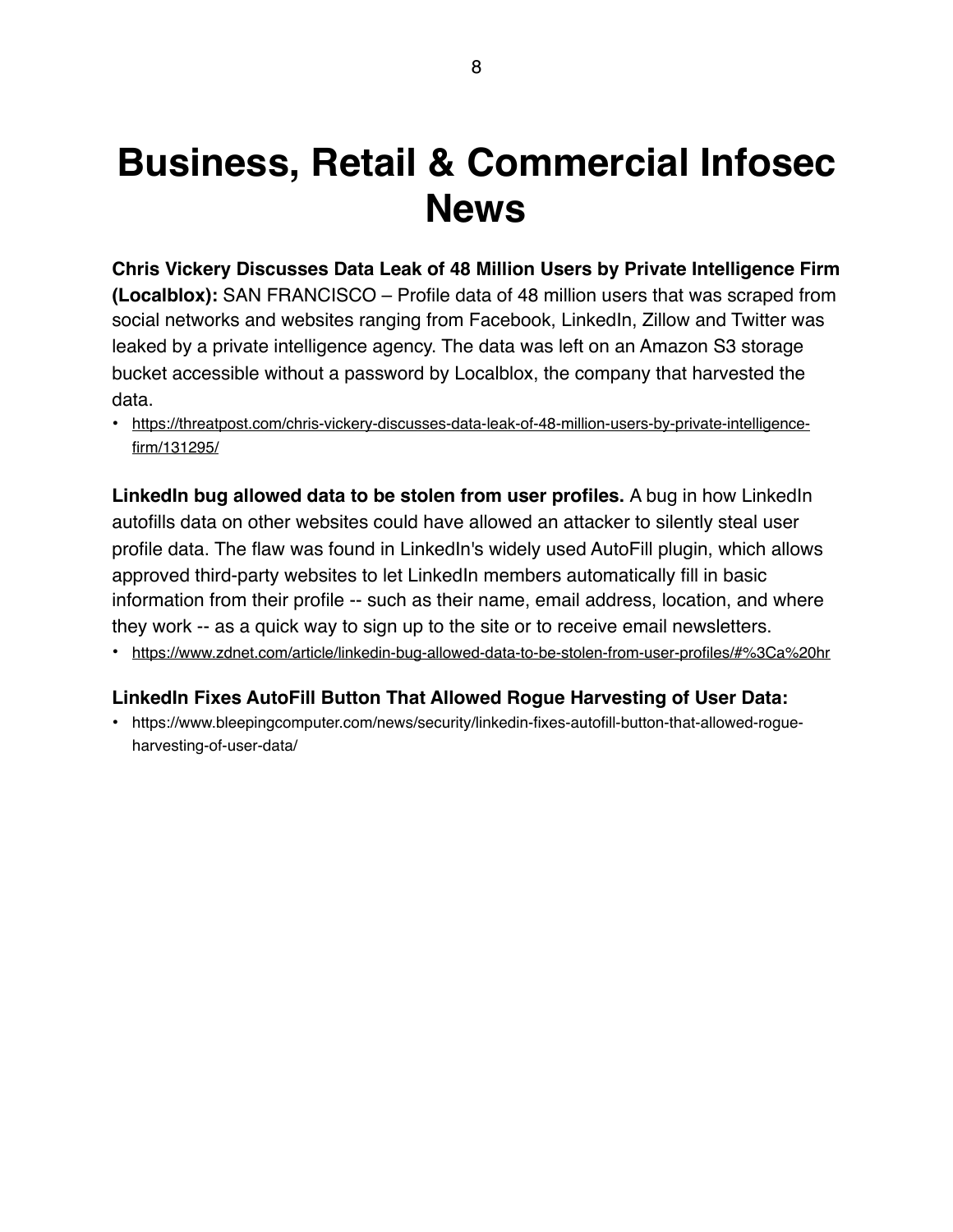# **Heavy Industry, Utility & SCADA Infosec News**

**Great Western Railway accounts breached:** Great Western Railway (GWR) is urging their customers to reset their passwords immediately after confirming that it was a target of a cyber-attack. The train operator confirmed this by saying that they have identified a series of automated attempts to access 1,000 customer accounts on their website, out of which more than one million people who have GWR accounts have already been notified before broader email was distributed

• <http://www.ehackingnews.com/2018/04/great-western-railway-accounts-breached.html>

#### **70% of energy firms worried about "catastrophic failure" due to cyber attacks.**

Operational outages and shutdowns and physical injury to employees due to cyberattacks are among the main worries of more than 95% energy and oil & gas firms, a new survey shows. Some 70% worry that cyberattacks could yield catastrophic results, such as explosions, according to the Dimensional Research study conducted on behalf of Tripwire. The report surveyed 151 IT and technology (OT) security professionals at energy and oil and gas companies. Some 65% say their organizations properly invest in ICS security, while 56% of those without sufficient security budgets say it would take a major cyberattack to pressure thier firm to properly invest in security.

• [https://www.darkreading.com/attacks-breaches/70--of-energy-firms-worry-about-physical-damage](https://www.darkreading.com/attacks-breaches/70--of-energy-firms-worry-about-physical-damage-from-cyberattacks/d/d-id/1331589)from-cyberattacks/d/d-id/1331589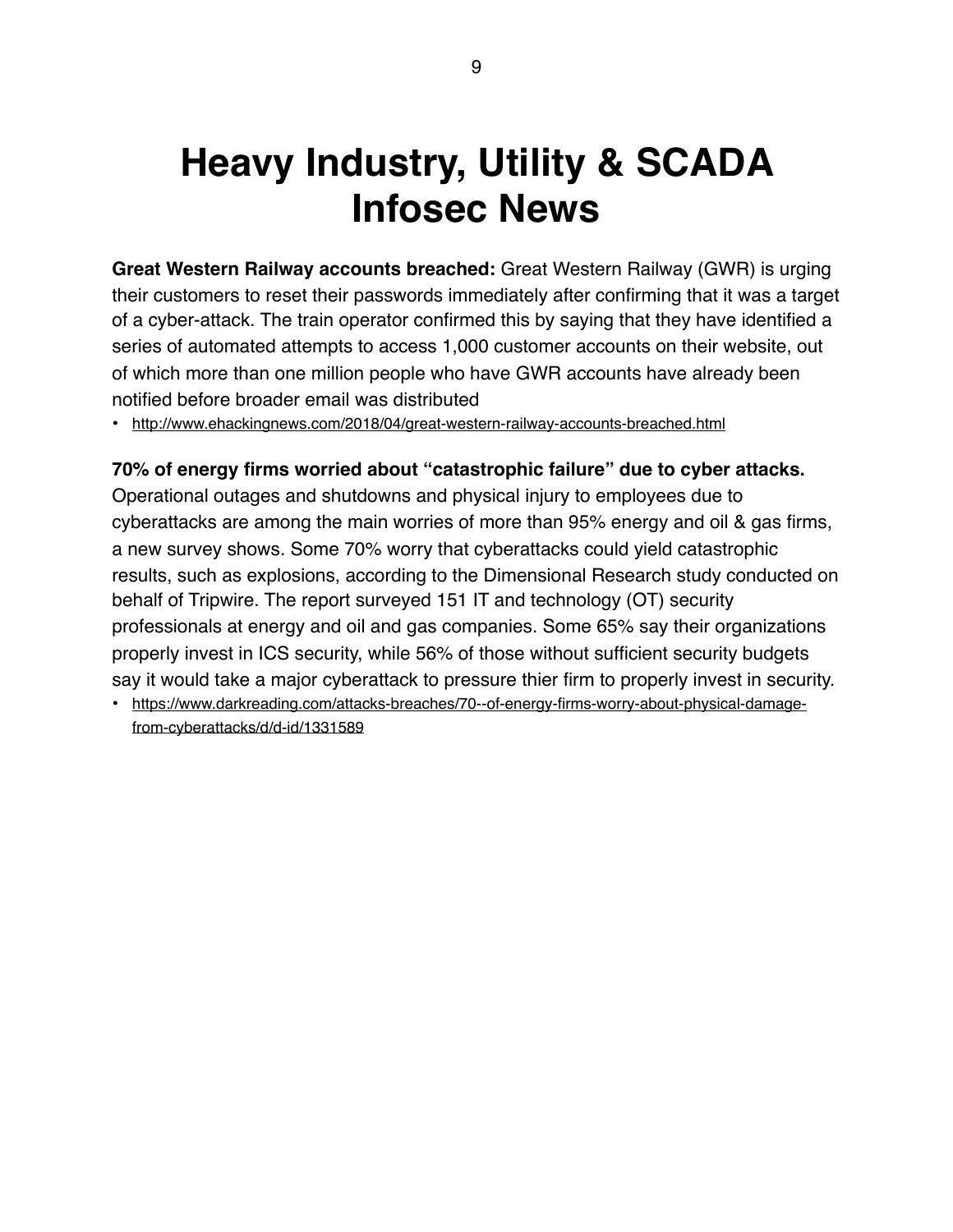### **Health Care Industry Infosec News**

**FDA moves to require patching in connected medical devices:** The Food and Drug Administration is looking to mitigate serious cybersecurity threats to connected medical devices, especially attacks that could disrupt the operation of critical monitors and drug delivery equipment. As part of a plan announced on April 17, the FDA wants software and firmware in devices directly linked to patient safety like insulin pumps and cardiac pacemakers to be able to be patched on an ongoing basis. The FDA is also considering new requirements covering the disclosure of vulnerabilities and updated guidance to guard against ransomware attacks as well as major risks to patient safety.

• https://fcw.com/articles/2018/04/19/fda-cyber-device.aspx

**Beware! Medical AI systems are easy targets for fraud and error.** Medical AI systems are particularly vulnerable to attacks and have been overlooked in security research, a new study suggests. Researchers from Harvard University believe they have demonstrated the first examples of how medical systems can be manipulated in a paper published on arXiv. Sam Finlayson, lead author of the study, and his colleagues Andrew Beam and Isaac Kohane, used the projected gradient descent (PGD) attack on image recognition models to try and get them to see things that aren't there.

• https://www.theregister.co.uk/2018/04/19/ [beware\\_medical\\_ai\\_systems\\_are\\_easy\\_targets\\_for\\_fraud\\_and\\_error/](https://www.theregister.co.uk/2018/04/19/beware_medical_ai_systems_are_easy_targets_for_fraud_and_error/)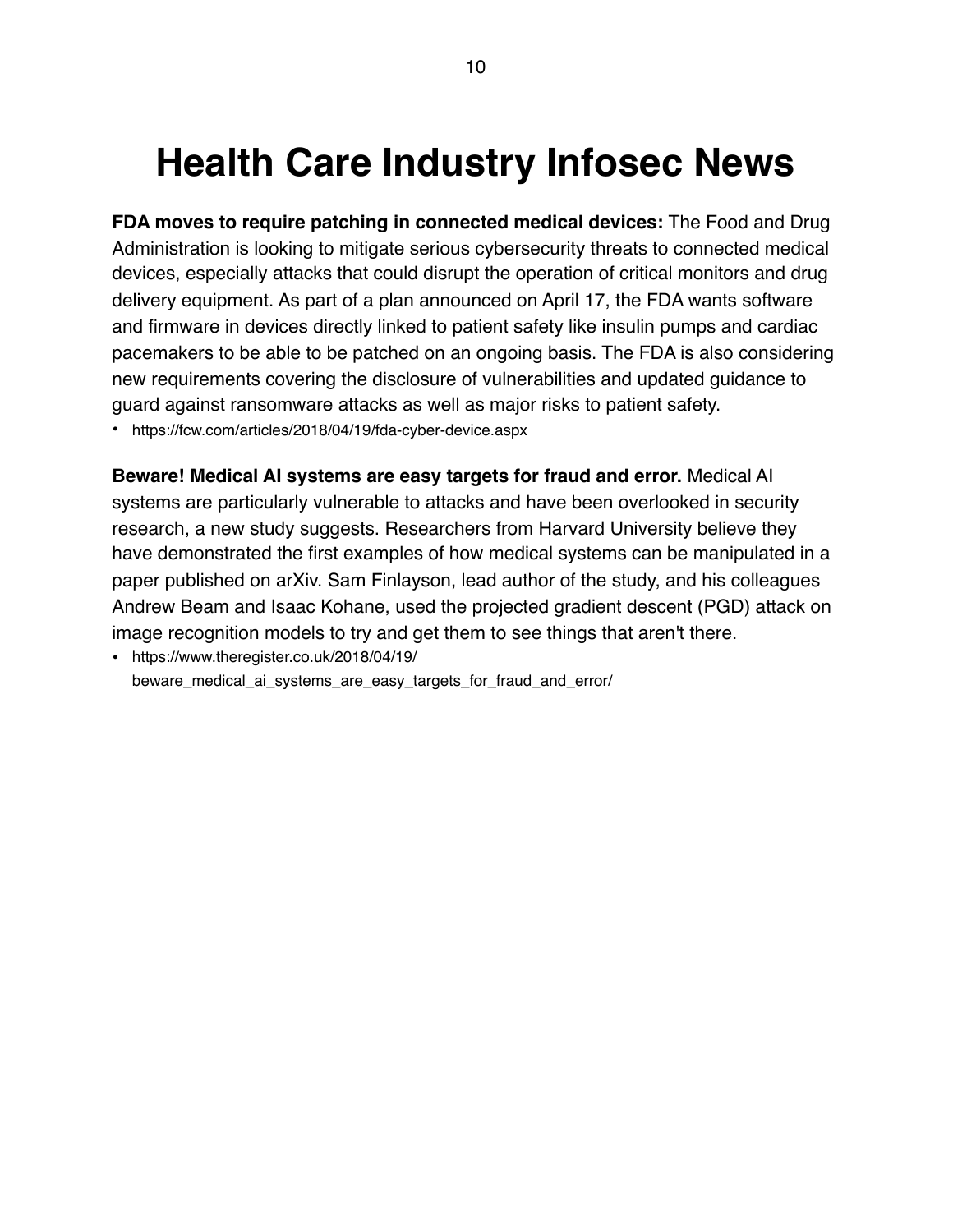### **Government & Military Infosec News**

#### **FBI Refuses To Say Whether It Bought iPhone Unlocking Tech GrayKey:**

Motherboard found that federal and more local law enforcement agencies have bought tech to unlock up to date iPhones. But the FBI, which is pushing for backdoors, refuses to say whether it has also purchased the equipment.…

• [https://motherboard.vice.com/en\\_us/article/ne99mg/fbi-refuses-graykey-grayshift-iphone-unlock](https://motherboard.vice.com/en_us/article/ne99mg/fbi-refuses-graykey-grayshift-iphone-unlock)

**Zuckerberg Unveils the Cyber-Naivete of Congress:** The 10-plus hours of Q&A between Facebook CEO Mark Zuckerberg and members of both houses of congress on April 10 and 11 was, in a word, painful. Agonizingly painful, as we watched one senator and congressman/congresswoman after the other demonstrate their lack of basic knowledge of how the internet and Facebook worked.…

• https://securityboulevard.com/2018/04/zuckerberg-unveils-the-cyber-naivete-of-congress/? [utm\\_source=feedburner&utm\\_medium=feed&utm\\_campaign=Feed%3A+SecurityBloggersNetwork+](https://securityboulevard.com/2018/04/zuckerberg-unveils-the-cyber-naivete-of-congress/?utm_source=feedburner&utm_medium=feed&utm_campaign=Feed%3A+SecurityBloggersNetwork+%28Security+Bloggers+Network%29) %28Security+Bloggers+Network%29

**Schneier talks cyber regulations, slams U.S. lawmakers.** Schneier, security expert and CTO of IBM Resilient, spoke twice this week at RSAC about the coming wave of cyber regulations, and the dangers those laws and policies will bring if the lack input from technologists.

• [https://searchsecurity.techtarget.com/news/252439555/Schneier-talks-cyber-regulations-slams-US](https://searchsecurity.techtarget.com/news/252439555/Schneier-talks-cyber-regulations-slams-US-lawmakers)lawmakers

**Senate passes DHS bug bounty bill:** The Senate passed legislation April 17 that compels DHS to establish a bug bounty program. Sponsored by Sens. Maggie Hassan (D-N.H.), Rob Portman (R-Ohio), Claire McCaskill (D-Mo.) and Kamala Harris (D-Calif.), the bill was introduced last year and authorizes \$250,000 for DHS to contract with an outside organization to run the program, which would pay security researchers for finding undiscovered flaws and vulnerabilities in DHS systems and software.

• https://fcw.com/articles/2018/04/19/dhs-bug-bounty-senate.aspx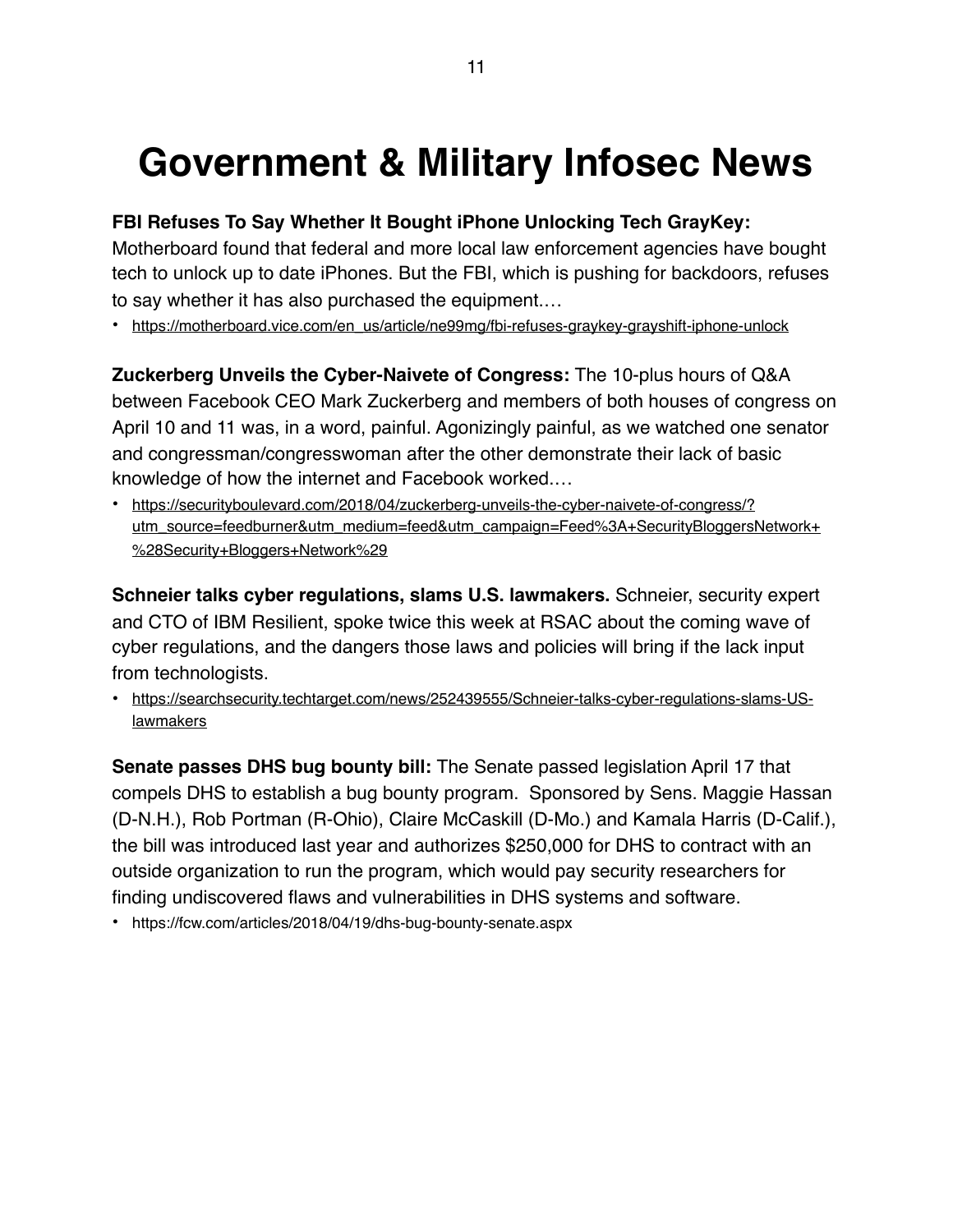# **Cyber-Security Tools, Techniques & Advice**

**Net Creds-Sniff out Username and Password of Users in your Network:** In this Kali Linux Tutorial, we show you how to use Net Creds to launch a MITM attack.Net creds is a python based script to sniff login credentials of victim who visited the website.

• <https://gbhackers.com/net-creds-mitm-attack/>

**SnoopSnitch shows Android users what security patches are missing from their phone:** Google provides Android security patches to AOSP once a month, which manufacturers pull from to integrate into the Android distributions on their devices.

• [https://www.techrepublic.com/article/snoopsnitch-shows-android-users-what-security-patches-are](https://www.techrepublic.com/article/snoopsnitch-shows-android-users-what-security-patches-are-missing-from-their-phone/#%3Ca%20href=)missing-from-their-phone/#%3Ca%20href='https://twitter.com/search? q=ftag'%20target='\_blank'%3Eftag%3C/a%3E=RSS56d97e7

#### **Pymeta - Search The Web For Files On A Domain To Download And Extract**

**Metadata.** Pymeta is a Python3 rewrite of the tool PowerMeta, created by dafthack in PowerShell. It uses specially crafted search queries to identify and download the following file types (pdf, xls, xlsx, doc, docx, ppt, pptx) from a given domain using Google and Bing

• https://goo.gl/rmUvLv #CommandLine... <https://twitter.com/i/web/status/984935996092534785>

**How attackers can exploit iTunes Wi-Fi sync to gain lasting control of target devices.** Apple has implemented a mechanism that should prevent easy exploitation of the feature, but the researchers say that it doesn't address the "Trustjacking" problem in an holistic manner.

• https://www.helpnetsecurity.com/2018/04/19/itunes-wi-fi-sync-ios-compromise/? [utm\\_source=feedburner&utm\\_medium=feed&utm\\_campaign=Feed%3A+HelpNetSecurity+%28Help](https://www.helpnetsecurity.com/2018/04/19/itunes-wi-fi-sync-ios-compromise/?utm_source=feedburner&utm_medium=feed&utm_campaign=Feed%3A+HelpNetSecurity+%28Help+Net+Security%29) +Net+Security%29

**First Public Demo of Data Breach via IoT Hack Comes to RSAC:** The vice president of research, M. Carlton, and chief technology officer, Stephen Ridley, of IoT security company Senrio will present "Lateral Attacks between Connected Devices in Action" on the RSA Sandbox's IoT stage Thursday.

• https://www.darkreading.com/vulnerabilities---threats/first-public-demo-of-data-breach-via-iot-hackcomes-to-rsac/d/d-id/1331588? mc=rss\_x\_drr\_edt\_aud\_dr\_x\_x-rss-simple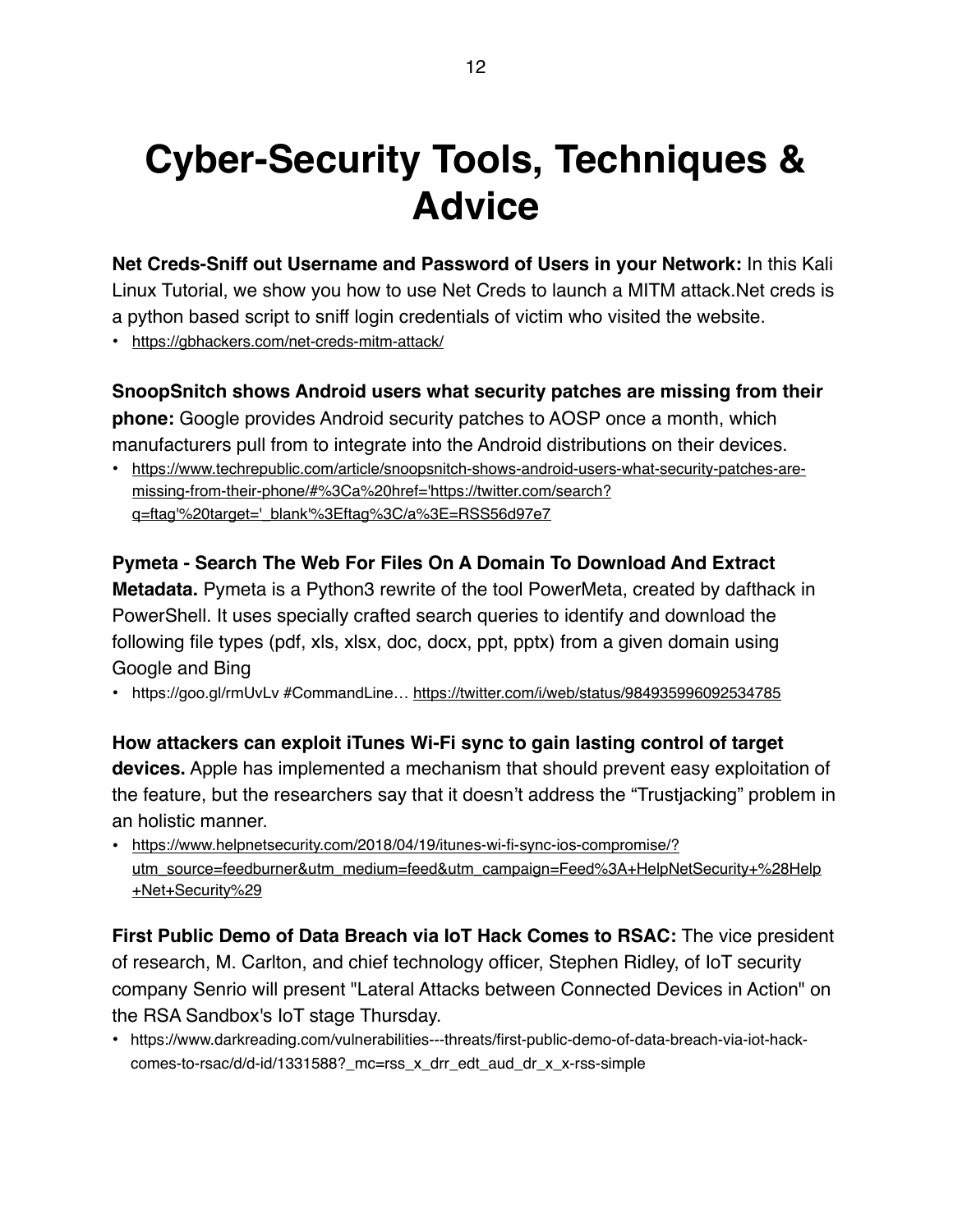# **Appendix A: Glossary of Business Risks and Threats**

The glossary below contains explanations of information security terms you may see in our reports. This glossary is written in non-technical terms and gives the readers some idea of the threats and risks each term presents to businesses.

- **1. Advanced Persistent Threat (APT):** Advanced persistent threats are stealthy, multiphase, long term network attacks perpetrated by individuals or groups. The purpose of these attacks is generally to linger on the network undetected and intercept private information and intellectual property. These attacks are also perpetrated by groups and nation states for political purposes.
- **2. Botnets:** Botnets are groups of compromised computers that have been infected by malware which allows them to be controlled by the attacker(s). It can be very difficult for organizations to detect the fact that they have been infected. Botnets are used by their controllers to mount DDoS attacks, steal information, send spam, etc. Egress filtering is a good way to detect Botnet activity.
- **3. Brute-Forcing:** Brute forcing attacks entail trying every possible combination (using trial and error) when attempting to decrypt keys and passwords rather than employing intellectual strategies to limit the number of guesses that need to be made. Brute forcing works best when trying to decrypt relatively short passwords.
- **4. Code Injection Attacks:** There are a number of code injection attacks including SQL injection, command line injection, LDAP injection, XSS, etc. These attacks generally entail inputting unexpected strings of characters into form fields that allow attackers to corrupt or take command of the application. These attacks are generally made possible by improper application coding methods that do not perform proper input validation (making sure that the characters typed into a form field are of the expected type and length).
- **5. Cross-Site Request Forgery (CSRF) Attacks:** To mount CSRF attacks, the attacker must have the ability to place hidden links on web pages in places likely to be clicked by users. If attackers are able to find a reproducible link that executes a specific action on the target web page while the victim is logged in there, they are able to embed the link on a page they control and trick the victim into opening it. Social engineering is often used in conjunction with CSRF to trick the victim into doing what the attacker wants.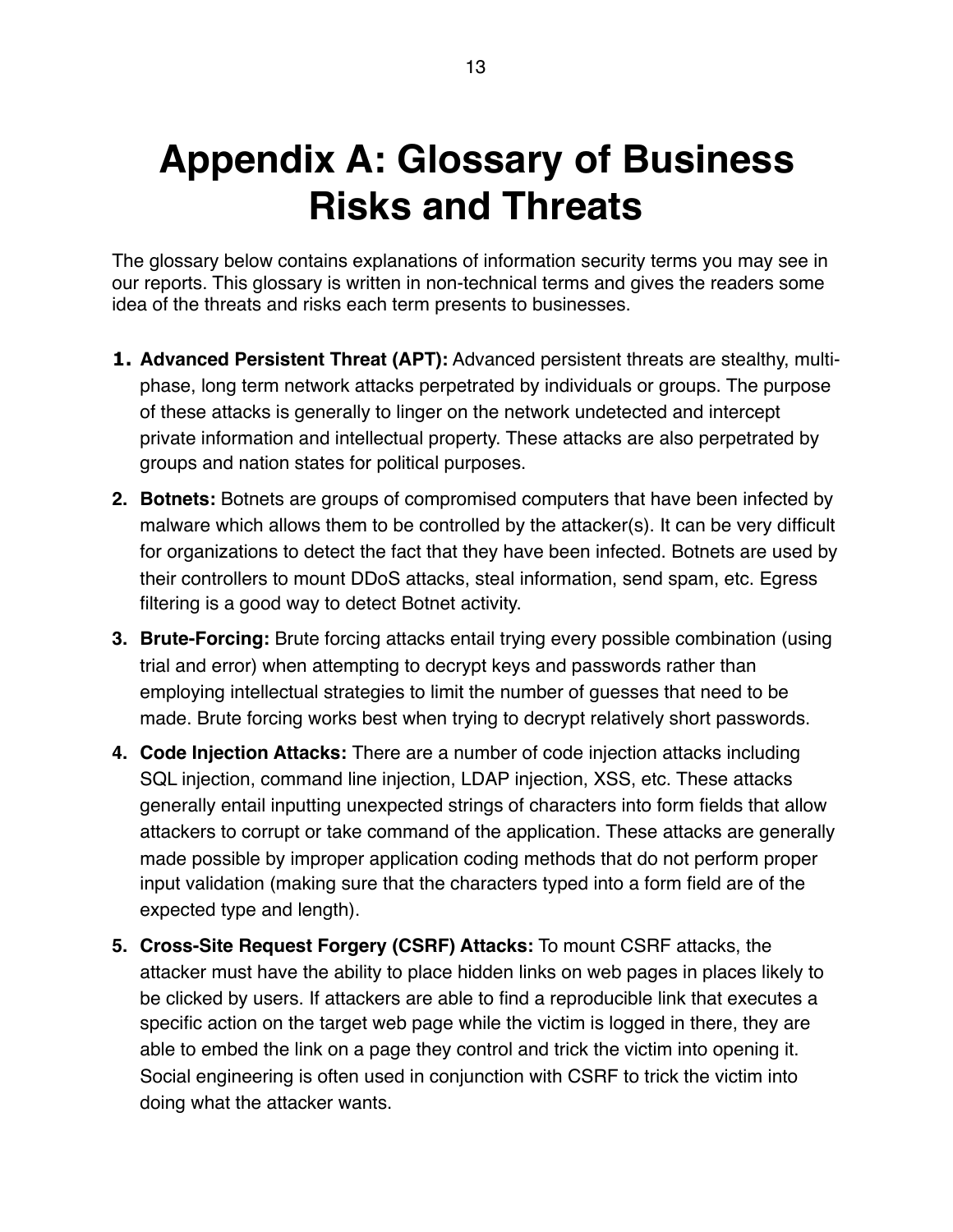- **6. Cross-Site Scripting (XSS) Attacks:** XSS attacks generally become possible when software applications do not properly encode or validate user input (making sure that form field only accepts certain types and lengths of characters). These attacks are wide spread and dangerous as the malicious code used by the attacker comes from a trusted source and therefore bypass security mechanisms. XSS allows attackers to access session tokens, cookies and other sensitive information retained by the browser.
- **7. Data Leaks:** When private information is inadvertently revealed by, or is stolen from, a computer system, a data leak is said to have occurred. Data leaks have many causes including system misconfigurations, employee errors, malware/cyberattacks, failure to update/patch systems, ineffective information security mechanisms, etc. Data leaks can cause great damage to companies and organizations, and can result in fines/penalties, lawsuits, loss of business, reputational damage, loss of intellectual property, etc.
- **8. Denial of Service (DoS) Attacks:** To perform denial of service, attackers flood networks or systems with so much input that they cannot carry out their normal functions. Although there are a number of fixes that can be installed to limit the damage caused by DoS attacks, attackers are constantly formulating new kinds of attacks. Attackers often employ or threaten denial of service in order to extort target businesses and organizations.
- **9. Dictionary Attacks:** Dictionary attacks entail using all the words in various dictionaries when attempting to decrypt keys or passwords. This limits the number of guesses that need to be made and speeds up the decryption process (as opposed to brute forcing). Dictionary attacks are the reason why security professionals recommend that passwords should be obfuscated using numbers and special characters.
- **10.Directory Traversal Attacks:** Directory traversal attacks typically use web browsers to input data into flawed web servers that do not properly validate that data (make sure the data is of the expected type and length). This allows attackers to "traverse" from the intended directory to other directories. These attacks can allow attackers to view private information or even to take control of the system.
- **11. Distributed Denial of Service (DDoS) Attacks:** DDoS attacks are similar to DoS attacks, but are more dangerous. In DDoS attacks, Botnets of thousands or even millions of computers are typically used to flood networks or systems with input and render them unusable for regular business purposes. These attacks are more difficult to stop than standard DoS attacks, and often require the assistance of the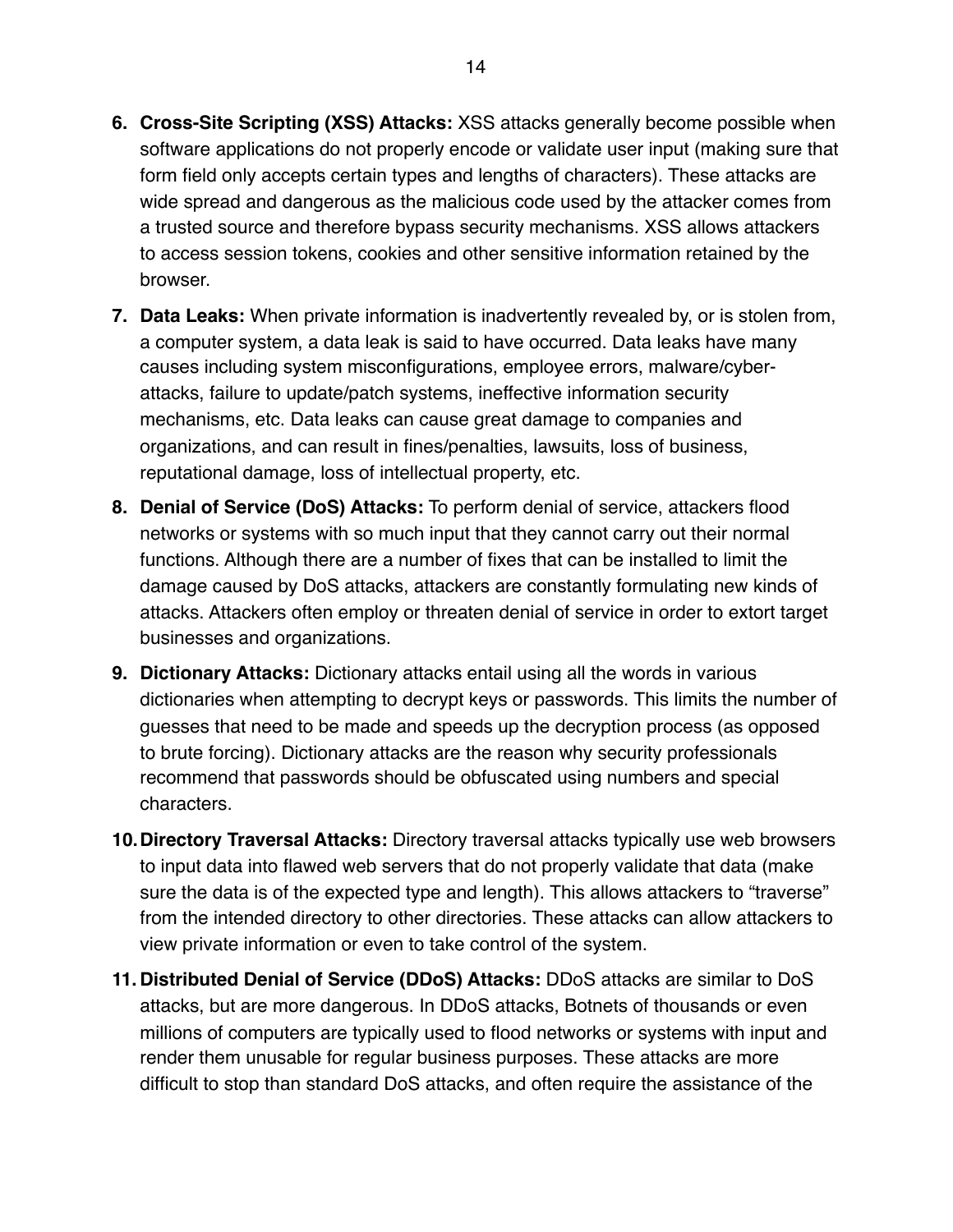users' Internet Service Provider (ISP). DDoS attacks are increasing in scale and sophistication as time passes.

- **12.Executables:** An executable is a particular type of file that is capable of being run as a program on a computer. Running an executable causes a computer to perform a task(s). Malware and injected code often contain executables that allow attackers to corrupt or control target systems. There are a number of file extensions associated with executable including .exe, .jar, .com, etc.
- **13.Exploits:** Exploits are methodologies or mechanisms that are used by attackers to take advantage of vulnerabilities in operating systems, software applications, etc. There are many websites on the Internet that detail exploits that can be used to compromise vulnerable systems. These exploits are often available free of charge.
- **14.Exposures:** Exposures occur when private information, systems, services or control mechanisms are made available to unauthorized viewers or users. Exposures can occur accidentally through personnel error, because of system misconfigurations or because of malicious actions by outside parties or disgruntled insiders. One of the primary reasons for conducting network vulnerability assessments is to detect unwanted exposures.
- **15.Hacktivism:** Hacktivism entails subverting or exploiting vulnerable networks or computer systems for some political or socially motivated reason. Hacktivists can be groups or individuals. The best known hacktivist group currently operating is known as "Anonymous".
- **16.Indicators of Compromise and/or Attack:** Indicators of compromise or attack on networks and computer systems include suspicious ports being active, slow or strange system performance, changes is services and drivers, anomalous system permission changes, changes in DNS or IP routing, etc. System compromises or attacks are often very difficult to detect. That is the reason why security professionals recommend that organizations monitor for and address these indicators diligently.
- **17.Indirect Attacks:** It is usually very difficult to successfully attack computer networks and systems directly because of network perimeter defenses and other security measures. Because of this, attackers often begin their network attacks indirectly. Common indirect attacks include compromising vendor/third party systems that are trusted by the target network, social engineering attacks and watering hole attacks. Indirect attacks are one of the reasons organizations should employ controls such as layered security defenses, monitoring and internal network vulnerability assessment.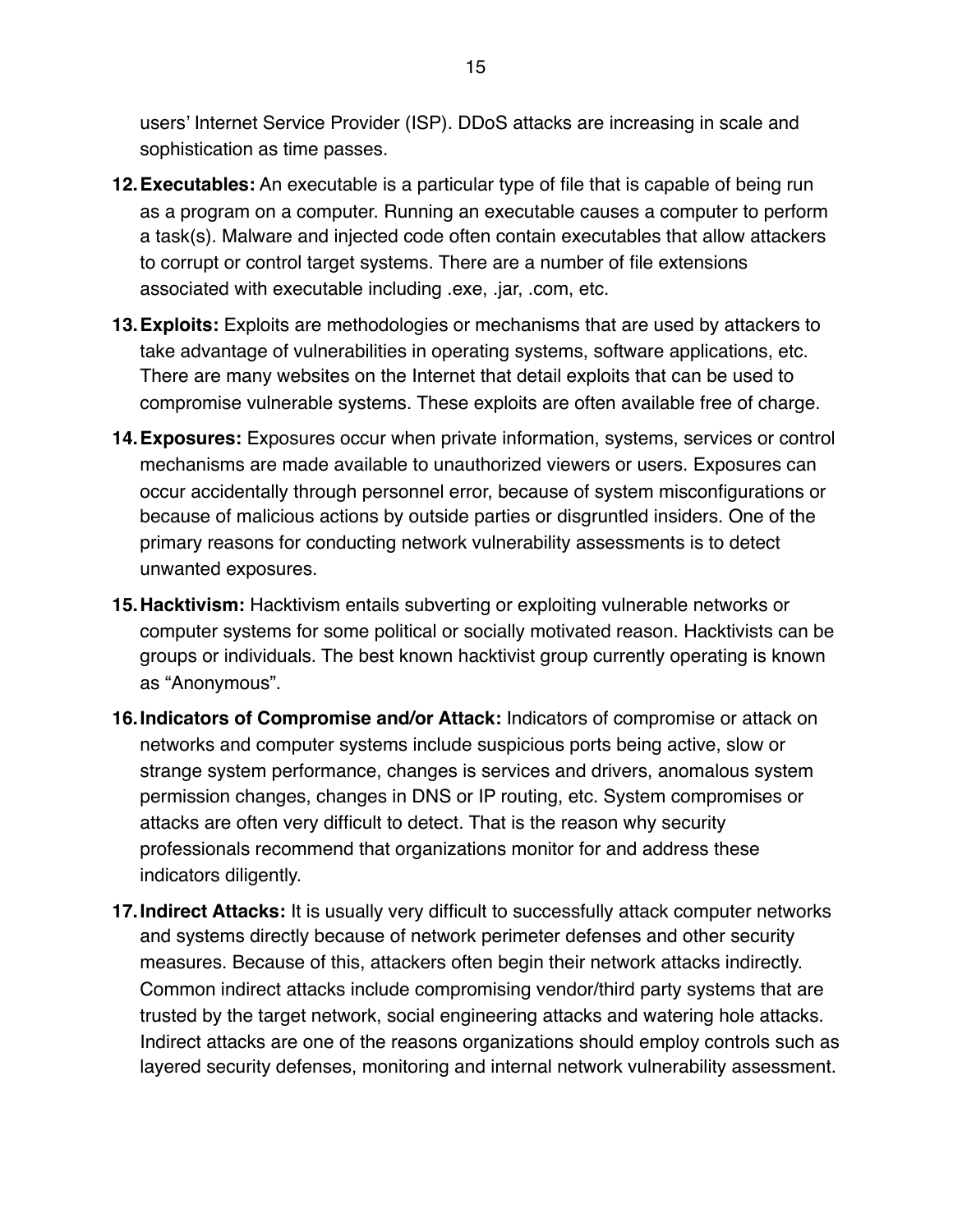- **18.Malware:** Malware is a broad term used to describe a number of different types of hostile computer code (software) used by cyber-attackers to compromise computer systems and information. Malware is becoming more sophisticated and capable on a constant basis. It can be used by attackers to take over computer systems (or entire networks), to access and exfiltrate private information, to cause systems to fail or be overwhelmed (denial of service), and many other things. Malware can enter computer systems and networks from many vectors including infected software applications, infected hardware appliances, infected user laptops/desktops/smart phones, email messages and attachments, malicious websites, infected documents, etc.
- **19.Man-in-the-Middle attacks**: To perform man-in-the-middle (MitM) attacks, attackers secretly intercept messages from one party, change them, then send them on to the intended recipient. These attacks are easier to carry out if the attacker is on the same physical network as the target(s). MitM attacks are often a necessary element of multi-part attacks. For example, attackers might need to set up a MitM attack to exploit a vulnerability identified in an operating system, software application or cryptographic mechanism.
- **20.Misconfiguration**: Devices and software applications have many settings that must be set correctly to be secure. Attackers can exploit vulnerabilities in systems that are not configured correctly to compromise them, much the same way they can exploit vulnerabilities in systems that have not been properly patched. In addition, networking equipment such as firewalls and routers must be correctly configured in order to work correctly and securely. Some tools and processes that are useful in maintaining secure configurations include checklists, peer review among system administrators and configuration security assessments.
- **21.Patching/Updating/Upgrading:** Many security breaches occur because operating systems, software/firmware applications and computer/networking devices are not patched, updated or upgraded. Patches and updates/upgrades are used to repair vulnerabilities and to replace operating systems/software applications that are no longer supported by the vendor. To meet best practices guidance, organizations should monitor vendor and security websites for vulnerabilities and support discontinuations that affect the devices and software present on their networks. This is a tedious process to perform manually, so tools that aid in the process should be used whenever possible.
- **22.Phishing:** Phishing is a type of social engineering mechanism in which attackers masquerade as some sort of trusted entity and lure people into performing an act (such as clicking on links) or revealing private information (such as user names and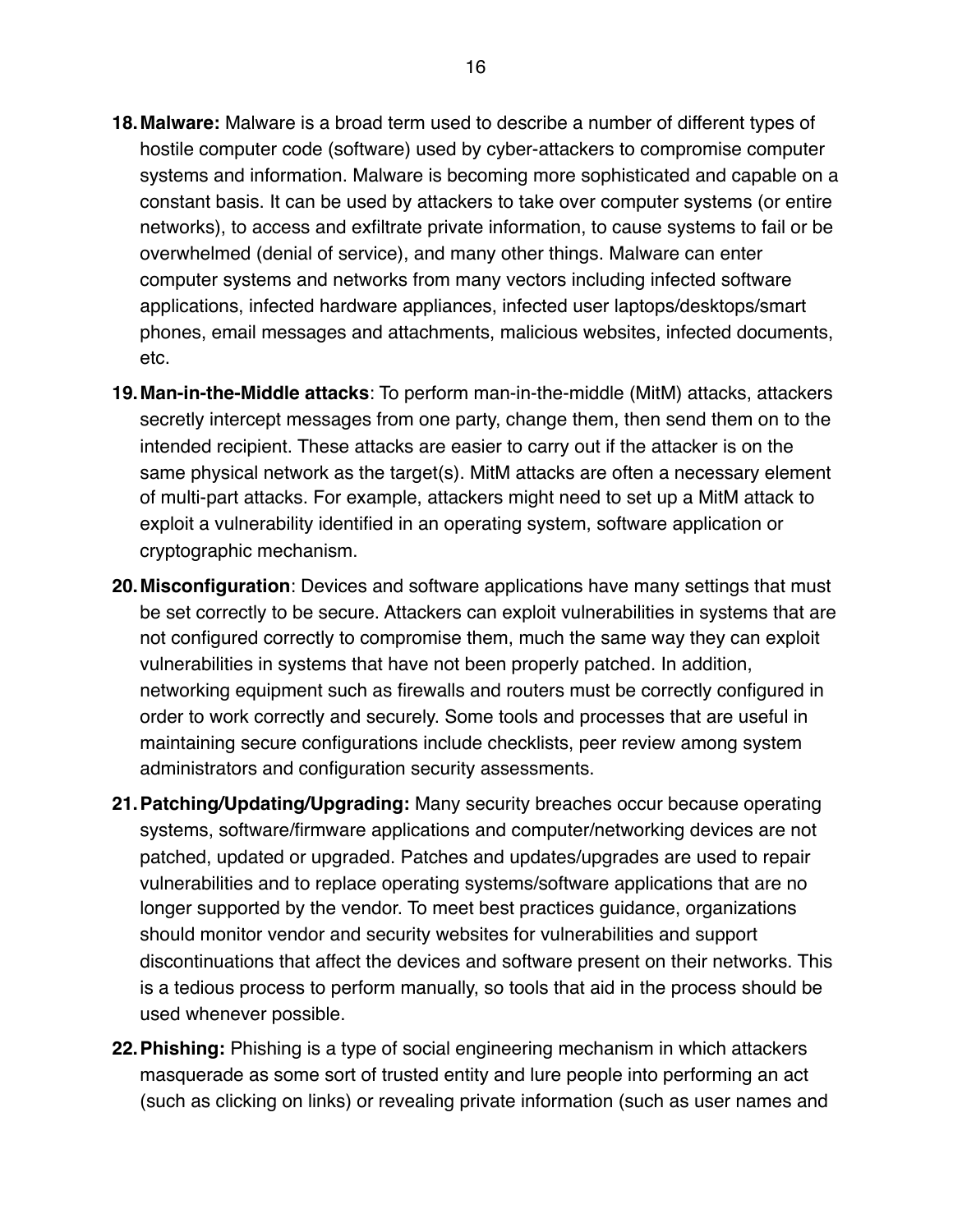passwords). Attackers often use email to mount phishing campaigns against organizations and individuals.

- **23.Poodle Attacks:** Poodle attacks are man-in-the-middle attacks that exploit Internet and security software clients' fallback to the use of SSL 3.0. Weaknesses in this cryptographic mechanism allow successful attackers to read private information. SSL 3.0 and TLS 1 should be disabled on systems to prevent possible Poodle attacks.
- **24. Ransomware Attacks:** Ransomware attacks take several forms, but basically cyber-attackers take control of an organizations private data (and sometimes whole computer systems) and demand payment from the owner to restore their systems to them. These kinds of attacks usually involve malware of one type or another. This malware is often introduced into the system by means of Phishing attacks.
- **24.Remote Exploit:** Remote exploits are simply exploits that are performed from outside the local network used by an organization, such as from the Internet. These types of exploits are particularly dangerous as they can be carried out from foreign countries, making it difficult or impossible to prosecute the perpetrators or to recover intellectual property.
- **26.Root Access:** Root access is a superuser account on computer systems that has complete control. Root is also known as admin or administrator access. Attackers that attain root access to the system can disable or change security mechanisms, add or subtract users from the system, change system logs or perform many other malicious activities on the system. System administrators commonly use the same password for simple network access and administrative access to the system. Attackers often gain access to root passwords by hacking into user-level systems, cracking the password hashes they find there and trying those passwords as root. This is why security professionals recommend that root / admin users should use different passwords for network and admin access and that root access to the system should be strictly monitored. Using multi-part authentication techniques can also be used to secure root access.
- **27.Sniffing Attacks:** Sniffing attacks involve capturing, decoding, inspecting and interpreting the information inside network packets on TCP/IP networks. Attackers "sniff" network packets in order to gain access to private information such as passwords, system information and network details. Sniffing is a passive type of attack that is difficult to detect. This is the reason security professionals recommend that information should be transmitted securely across networks using encrypted protocols such as SSH.